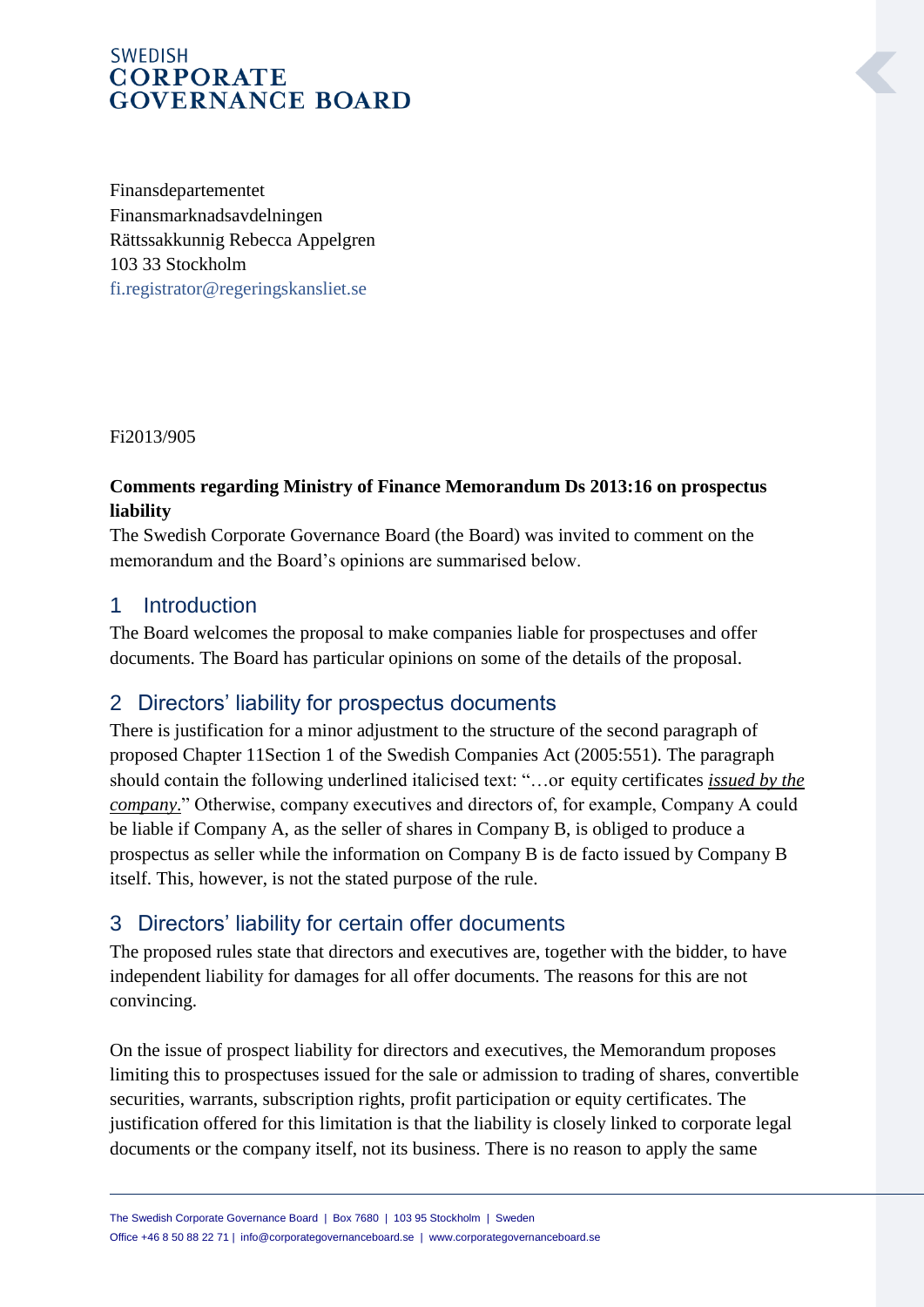principle to offer documents. This would mean that directors are only liable if the offer comprises shares, convertible securities, warrants, subscription rights, profit participation or equity certificates in the bidding company since, in these cases, the connection to the company exists through the bidding company's issuing or transfer of these instruments. No legal connection exists in the case of cash offers or other types of payment. In cases where bids are submitted by a subsidiary of the company that is issuing the payment instruments, which is common, directors of the bidding company should also be liable.

Another argument proposed in the memorandum for limiting directors' prospectus liability without an equivalent limitation of liability for offer documents is that bond issues are so common that they are a normal part of a bank's business, whereas a public offer occurs rarely for a listed company, so director liability is always justified. The memorandum does not propose, however, that prospectus liability for the issue of equities other than shares etc be limited to just banks, but that this should be a general rule, and a bond issue is a very unusual event for a normal listed company. For some investment firms and other similar companies, however, public bids can be quite frequent occurrences. This argument therefore lacks any considerable force.

A further reason for allowing the liability for offer documents to also cover cash bids etc is that the directors' liability only applies to Swedish limited companies. Non-Swedish companies are not covered by the Swedish rules. There is no reason for treating Swedish and foreign bidders differently by making directors of Swedish bidding companies personally liable in purely corporate legal issues such as cash bids when there is no equivalent liability on the part of directors of non-Swedish bidding companies. The rules could also be avoided quite easily by bidders submitting cash bids through specially created foreign bidding companies.

It is therefore the opinion of the Board that there should be no directly regulated director liability in the case of cash offers or bids in the form of payment instruments other than shares, convertible bonds, warrants, subscription rights, profit participation or equity certificates issued by the bidding company or its parent company.

## 4 Profit participation certificates and equity certificates

The proposed text for Chapter 29 Section 1 of the Companies Act uses the terms profit participation certificate and equity certificate. As these are not legal definitions, the legislative text should refer instead to the types of loan covered by Chapter 11 Section 11 of the Act.

## 5 Subrogation from diligent sellers who make unjust profits

When an offer to purchase shares, convertible securities, warrants or subscription rights is made, the listed company that originally issued the instruments will be responsible, together with the seller, for the prospectus. If the seller has been diligent, but the company negligent in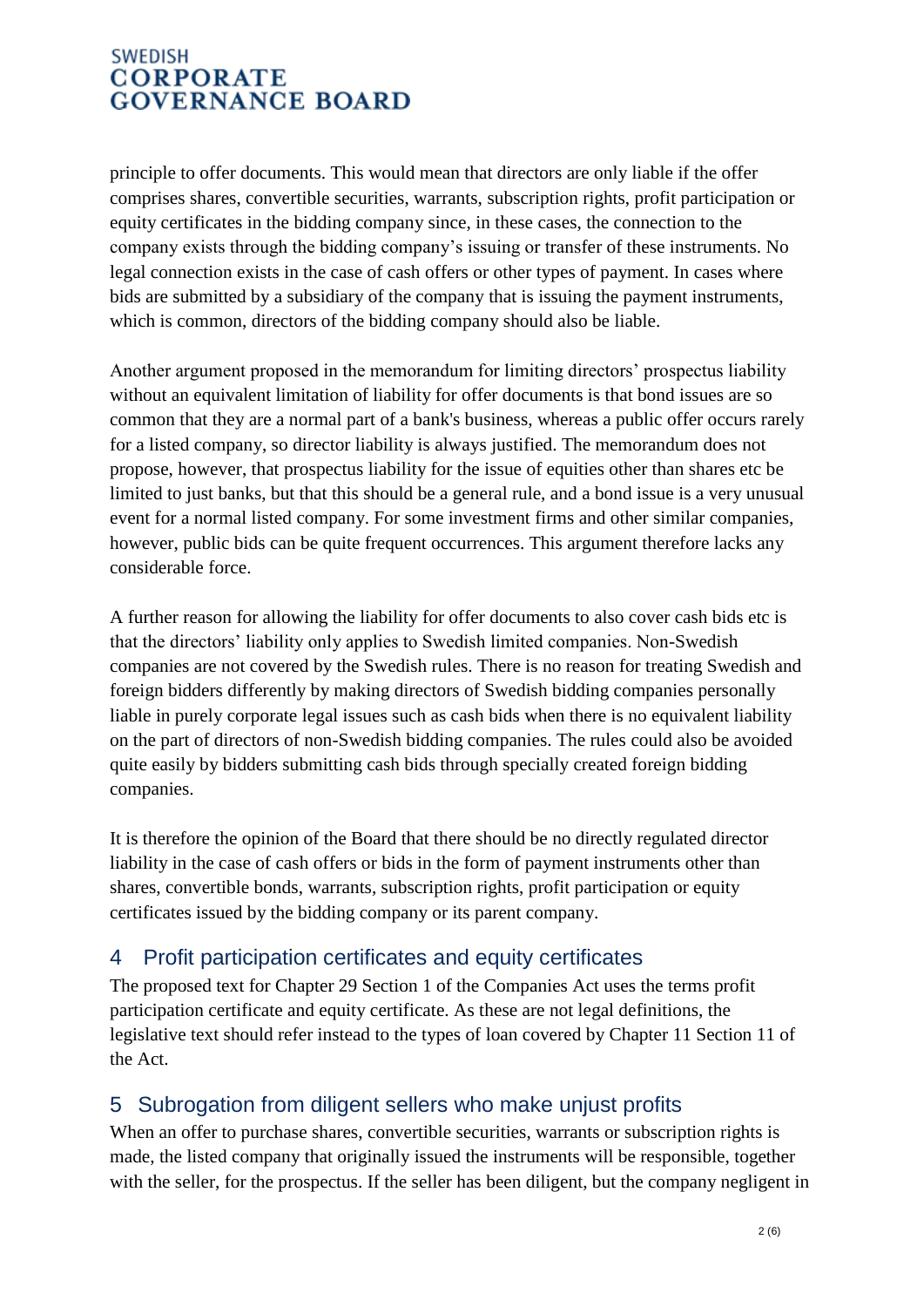the preparation of the prospectus, the company may be liable for damages, despite the fact that it is the seller who actually benefited from the mistake by obtaining a higher price for the shares than would otherwise have been the case. If the seller has not been negligent, there is no possibility through reconciliation of ensuring that the seller bears the cost of damages relating to the price difference, and nor is subrogation an option for the company. Further, there is no possibility for the company to demand that this is regulated through contract, as the company is legally obliged to publish a prospectus. It is questionable whether general principles on unjust enrichment are sufficient, and particular regulation of this situation should therefore be considered.

## 6 Investor protection if there are financial intermediaries

In certain situations, it is unclear whether the proposed regulation may lead to investors being left without the protection that the rules aim to provide. This applies in cases where a financial intermediary resells securities and "uses" the prospectus issued by the company for the previous issue or sale by the company. Neither the legislative text nor the preamble offers any indication of how this use is linked to the proposed prospectus liability rules.

To give an example, a company conducts a public issue and draws up a prospectus. A securities firm helps to place the issue, but has also agreed to acquire the shares that cannot be placed for subsequent resale, or been granted the right to acquire some shares in order to sell them. When the securities firm then sells these shares, this sale is then to be considered a new offer with regard to the obligation to produce a prospectus and to the issue of prospectus liability. If the securities firm's sales offer is directed to the general public, a prospectus is to be published by the issuing company, and the firm, as seller, is then responsible for the prospectus together with the issuing company that drew up the original prospectus.

This situation is covered by the special rule found in the second paragraph of Chapter 2 Section 4 of the Swedish Financial Instruments Trading Act (1991:980). If the issuing company provides a concession to the financial intermediary allowing it to use the previous prospectus when reselling shares, the securities firm does not need to draw up a separate prospectus. The question of what applies with regard to prospectus liability, however, is left unanswered. If the regulation is considered an exception to the securities firm's prospectus obligation, that means that rules concerning demarcation of those entitled to compensation will result in shareholders who acquired shares from the securities firm on the basis of the prospectus not being able to bring damages claims against the issuing company or its directors according to this regulation, as they do not belong to the primary circle, since the original purchaser of the company's shares was the securities firm. As the securities firm did not issue a separate prospectus, due to the exception, there is no seller liability according to the proposed rules for securities firms.

The special explanation of the proposed Chapter 2 Section 42 of the Financial Instruments Trading Act states that if the company publishes a prospectus and issues all the shares to a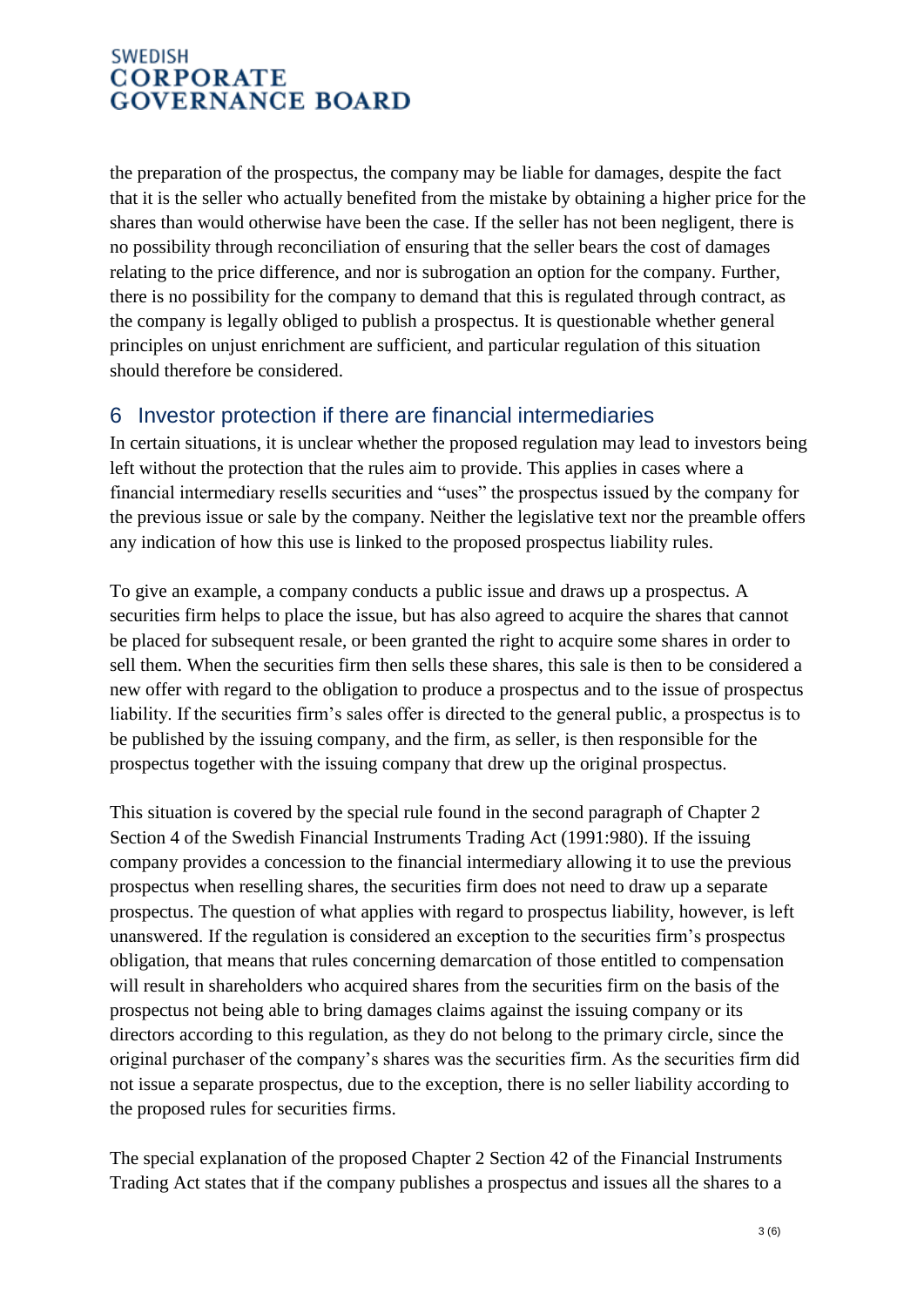financial intermediary for resale, the prospectus is to be regarded as being drawn up on the financial intermediary's behalf, as the intermediary has solely been used for reselling. Whether this principle can also be applied to the above case, when the prospectus has been drawn up primarily for the company's own offer of issue, is unclear. A particular liability rule linked to Chapter 2 Section 4 of the Financial Instruments Trading Act should therefore be introduced.

## 7 Participating securities firms

The discussion on the liability of participating securities firms is very brief. The conclusion is that the liability of these institutes is not to be dealt with in the new rules. Today, discussion on the liabilities of participating securities firms is based mainly on the events of the Kone case, which does not concern prospectus liability, but liability for valuation certificates. Even though the memorandum states that the proposed rules are not to be regarded as exclusive and that it will still be possible, on the basis of general principles of damages legislation, to make other participating actors, e.g. securities firms, liable, there is a danger that, in a purely practical sense, the proposed regulation leads to the particular liability of securities firms being neglected, as they are not identified as the subject of liability in the new rules. The firms will also disclaim all liability in their prospectuses.

We will therefore be faced with a highly unsatisfactory situation where protection for investors – the very thing that the memorandum strives to improve – has been neglected. If an error resulting from negligence on the part of a securities firm is found in a prospectus, the proposed rules only relate to the liability of the issuing company and its directors. It is not normally considered negligent to engage the services of a securities firm during a share issue. And as securities firms and their operations, board and management are strictly regulated and supervised by Finansinspektionen, the Swedish Financial Supervisory Authority, it cannot be considered negligent for an issuing company not to examine in detail how a securities firm has carried out its assignment. It would also not be socioeconomically defensible to require companies to supervise the work of securities firms and duplicate the role of the Financial Supervisory Authority.

This means that as long as no court rules that the liability for damages founded on the Kone principle, for example, also applies to a securities firms negligent behaviour, the issuing company is the sole subject of liability, and as outlined above, it would require very special circumstances for a company to be considered negligent if the securities firm is at fault. One possible solution would have been to create a special rule allowing the issuing company or the seller to be liable for the participating securities firm's negligence. This would be a reasonable solution, given that securities firms often have a crucial role and control over a share issue or offer.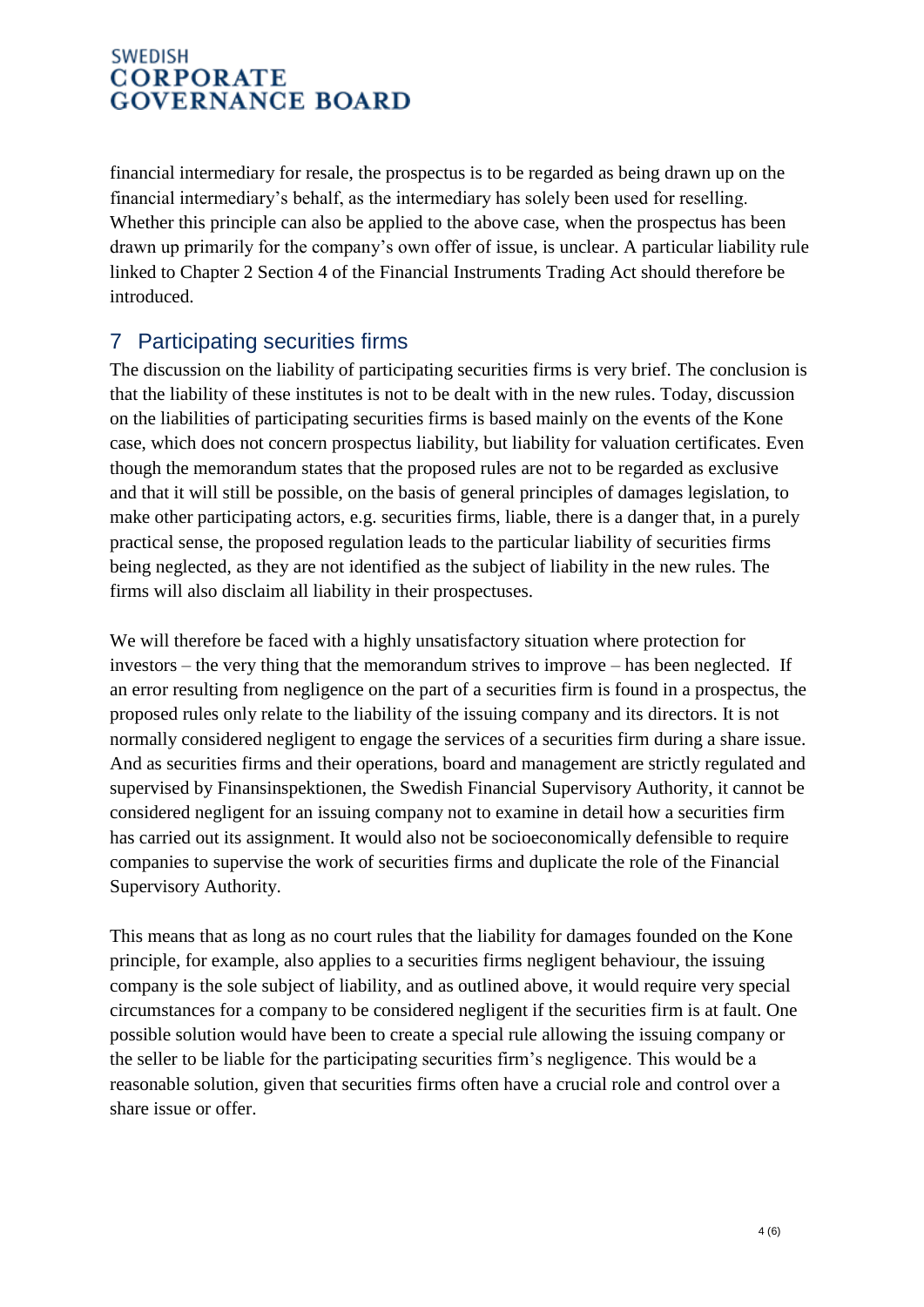## 8 Sanctions

The memorandum states that the introduction of the sanction nullity of share subscription requires further investigation, which is a view shared by the Board. However, the Board is of the opinion that this should be investigated as soon as possible, not least because this sanction is available on the basis of sales legislation in connection with the acquisition of shares, and there is no reason in principle for such a sanction not to be available in connection with a share issue if the company becomes liable for damages

## 9 Good faith requirements

The memorandum does not take up a position with regard to whether a good faith requirement, i.e. a requirement that the injured party must show that he or she has acquired securities based on the information contained in the prospectus, is to be drawn up or not. It is the opinion of the Board that the drawing up of a good faith requirement limits the protection of investors to too great an extent. Small investors would be particularly vulnerable, as they normally do not study the information contained in a prospectus, relying instead on the market to correctly set the price of the shares.

## 10 The scale of damages awards in takeover bids

There is a need for greater guidance on how a seller's damages are to be calculated in takeover bids. In cases where a payment is offered in the form of shares or other securities, and the damages can be in the form of the value of these instruments being lower than could be understood from the information about the issuer published in the prospectus, the calculation will be the equivalent of that which applies in the case of share issues and sales. If, however, it is a question of inaccurate information about the target company that means that the value of the target company should actually be higher, the calculation of damages becomes much more difficult. If the offer includes a premium of 30 per cent, but the information about the target company undervalues the company to the same extent, has the seller suffered any damages? Real damages ought to be the result of accepting a bid on false premises, and the scale of damages in such cases is very difficult to estimate.

### 11 Consent to the inclusion of documents in the prospectus

The special explanation of proposed Chapter 2 Section 41 of the Financial Instruments Trading Act states that if several individuals have been involved in the production of a document that is included in the prospectus with their permission, each of them must have given consent to liability for the prospectus. The wording can be interpreted as there being no liability for any of these individuals if one of them has not given consent, which would be unfortunate. In this case, the reasonable solution would be that only those who have given their consent are liable for the document.

Stockholm, 14 June 2013